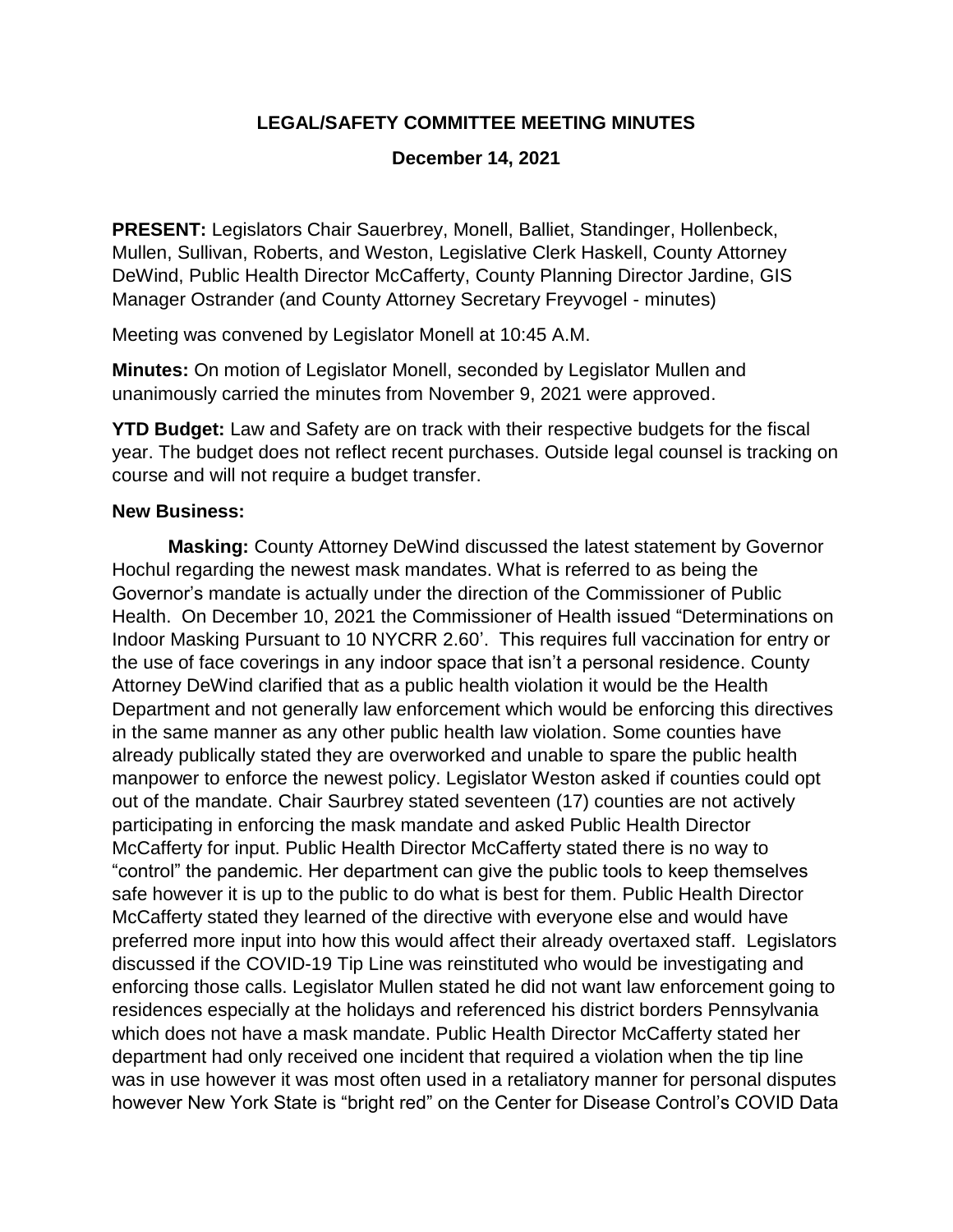Tracker which is why the mask mandate was put back in place. Legislator Monell asked the legislature what the masking policy for the County was going to be. Legislator Sullivan stated she would like to hear Public Health Director McCafferty's opinion on the mandate. Public Health Director McCafferty stated she feels her team has done a tremendous job in educating the public however there's RSV, the Flu and other illnesses and the fact that travelers enter and pass through New York State all the time making the spread of illness very hard to stop. County Attorney DeWind presented options and asked how the County would like to handle the mask mandate for our buildings as well as enforcement through the Health Department in general. Legislator Monell stated he is not in favor of enforcing masking and feels the Governor is going to extend the mandate past January 15, 2022. Legislator Sullivan asked if the County would allow Departments to decide if they would enforce the masking mandate. Chair Sauerbrey stated Departments would not be allowed to decide as it's a Legislative decision. Chair Sauerbrey stated she feels the County's masking policy should be that it is strongly recommended to which Public Health Director McCafferty concurred this was a good plan. Legislator Monell asked for a straw poll to which all legislators voted to strongly recommend face masks in public spaces however it would be left to the discretion of the public.

**Resolutions:** Resolution for Twin Tier Drug & Alcohol Contract for 2022 CDL was discussed. The pricing is the same as last year's contract. Twin Tiers is a local company and has been receptive to the needs of the county.

The Law Department's resolution to increase the Safety Officer hours to full time has been previously discussed. This will be an increase of nineteen thousand five hundred and seven dollars (\$19,507).

The last resolution pertains to the withdrawal of the auction bid and sale for the property at 6125 State Route 17C, Campville, NY to the Town of Owego. Town of Owego Attorney Graven has completed a private agreement with the bidder making him whole for his costs. Legislator Monell approved the resolution.

**Vacancies**: County Attorney DeWind discussed the current and upcoming vacancies on the Ethic Board and referenced the requirements for appointment new board members. County Attorney DeWind stated ideally the Ethics Board should be comprised of no more than 2 members of each political party however in this area that would be impossible. Chair Sauerbrey confirmed a resume was needed for nomination and suggested retiring Legislator Balliet and Industrial Development Agency Chair Jenny Ceccherelli.

**Insurance:** The County's Insurance Renewal Policy for 2022 was submitted. As expected Cyber insurance is an issue. In order for the County to qualify for cyber insurance a two (2) factor policy is required. The County may be able to extend a limited version of their current policy for one month or purchase a limited cyber policy through NYMIR. Both options have limited coverage leaving the county self-insured for much of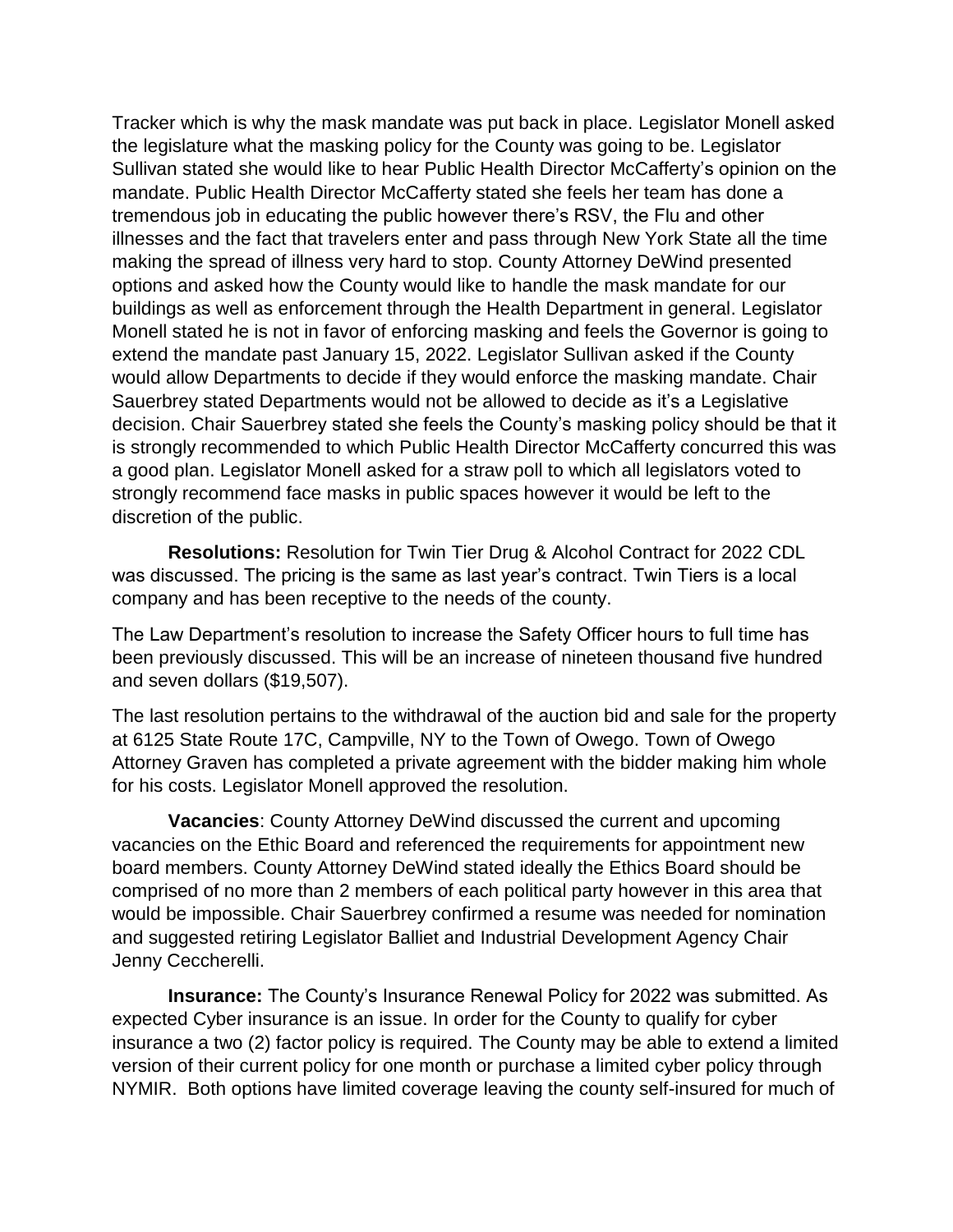the risk. Legislator Sullivan asked what the County's options were. County Attorney DeWind explained the County would have to upgrade to a two (2) factor verification however he has been working with Chief Information Officer Loveland and they do not feel Information Technologies and Communication Services can have complete the upgrade in a timely fashion. It is anticipated that the best option will be to purchase limited cyber insurance through NYMIR with expectation of the two (2) factor verification in place for the 2023 renewal.

**Foreclosure:** The tax foreclosure auction for 2018 has largely been completed with the exception being the property located at 6125 State Route 17C in Campville, however this property should be finalized this week. The tax foreclosure properties for 2019 consist of thirty one (31) properties with seven (7) currently inhabited. County Attorney DeWind is unsure if court would allow for these seven (7) properties to be broken off from the inhabited properties. If not, this would make the County landlords and liable as such. With the release of new funds for the payment of taxes and the possibility of the eviction moratorium being pushed back County Attorney DeWind suggested possibly filing in March.

**Claims:** There are no new claims or litigation to report. The opioid trial is progressing and has gone to jury. Depending on the verdict this should give counties an indication of how the other cases may be proceeding or if they will likely settle.

**Contracts:** County Attorney DeWind has processed thirteen (13) new contracts since last month. Many of these contracts are yearly contracts from the Department of Social Services and Mental Health.

**Redistricting:** County Attorney DeWind presented on the decennial redistricting which is required to preserve the weight of each citizen's vote. In areas where there are too many voters per legislator those people's votes carry less weight than in less populated districts. This process is designed to correct those imbalances. County Attorney DeWind presented the two (2) viable solutions for Census redistricting and stated scenario one (1) is the current recommendation due to the reduced impact upon voter access to polling sites and asked County Planning Director Jardine and GIS Manager Ostrander to present the scenarios. County Planning Director Jardine stated if the scenario one (1) is approved they will be introducing the local law January 6, 2022 at the First Legislative Work Session, discussing it a the First Regular Legislative Meeting January 11, 2022 and adopting it into law at the Second Legislative Work Session January 20, 2022. County Planning Director Jardine stated the Census findings are usually released in early 2021 however this year they were not released until September 2021 and then had election referendums to institute. County Planning Director Jardine explained inmates are no longer allowed to be counted at penal institutions but instead must be counted at their residences and the change in population for redistricting went from ten percent (10%) to five percent (5%). County Planning Director Jardine stated they formed a committee this fall consisting of herself, County Attorney DeWind, GSI employees, and Election commissioners to ensure the